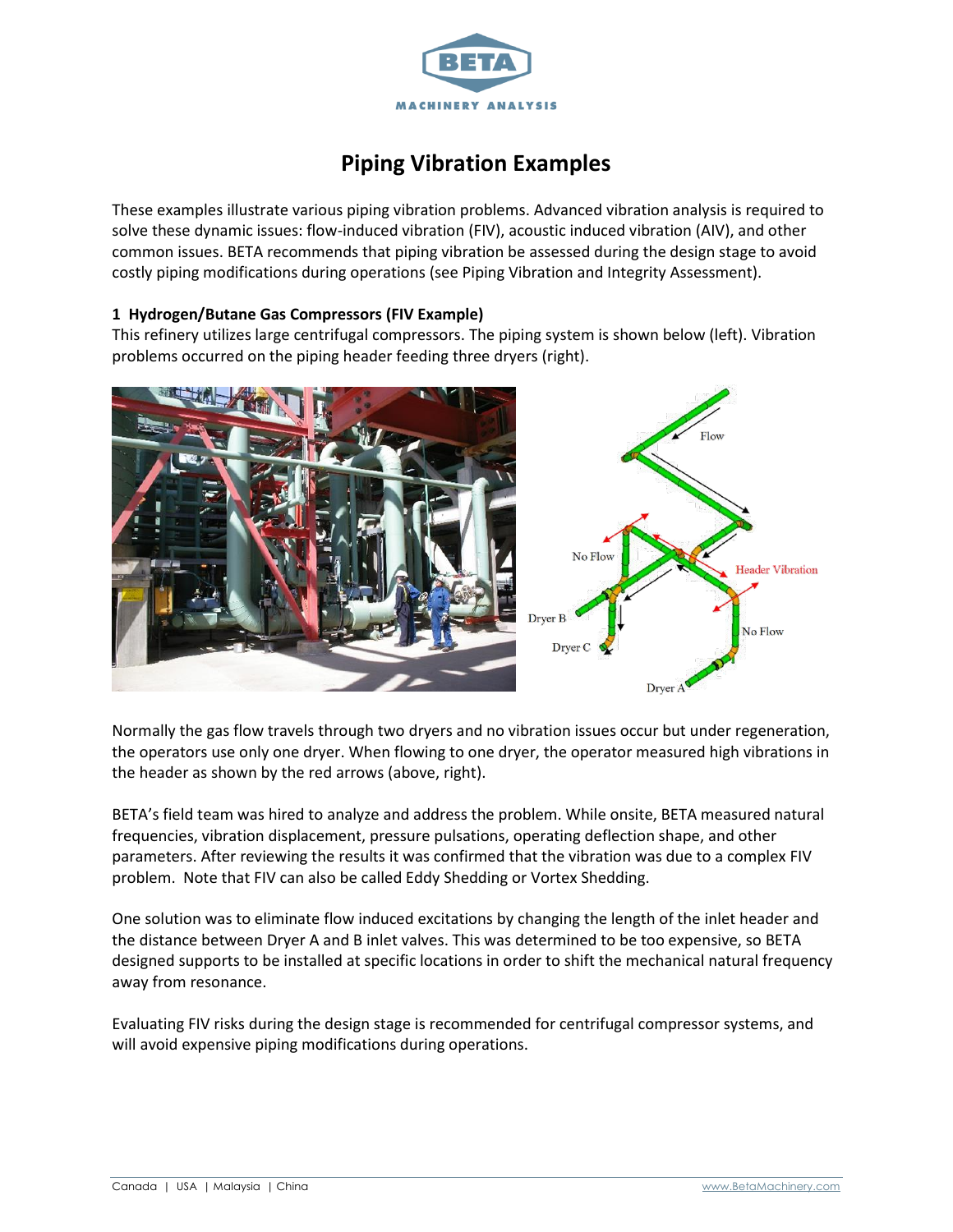# **2 Turboexpander/Booster Compressor (FIV Example)**

For this deep cut gas plant, the process removes ethane and propane from the natural gas stream. To save energy, a turboexpander is used instead of an inefficient, and therefore costly, Joule-Thompson Valve.

BETA was hired to address severe vibration in the overhead suction piping system. The vibrations were so severe that personnel did not want to be present in the building for fear of piping failure. As seen in the pictures below, the piping system is complex with many dead legs.



BETA measured high pulsations in the suction dead legs at 15 Hz, the same frequency as the calculated Strouhal frequency. This confirms the excitation force was due to the 15 Hz pulsations and is an FIV problem.

The standard FIV problem occurs when a quarter wave Acoustical Natural Frequency (ANF) coincides with the excitation frequency (15 Hz pulsations); but in this case, the problem was much more complicated than the standard FIV problem. All of the relevant dead legs were analyzed and it was discovered that none of them matched the 15 Hz frequency (quarter wave ANF).

So what explains the piping resonance and severe vibration?

After reviewing the piping geometry in more detail, BETA discovered that an entire piping section comprising of the header and dead legs had a 15 Hz ANF – something very rarely seen. Once the source of the FIV problem was found, BETA recommended modifications to alleviate the resonance.

This example illustrates that evaluating ANFs can be complicated, requiring specialized acoustical analysis software and analysis techniques. BETA's software tools provide a cost-effective approach to identify and avoid these risks during the design stage.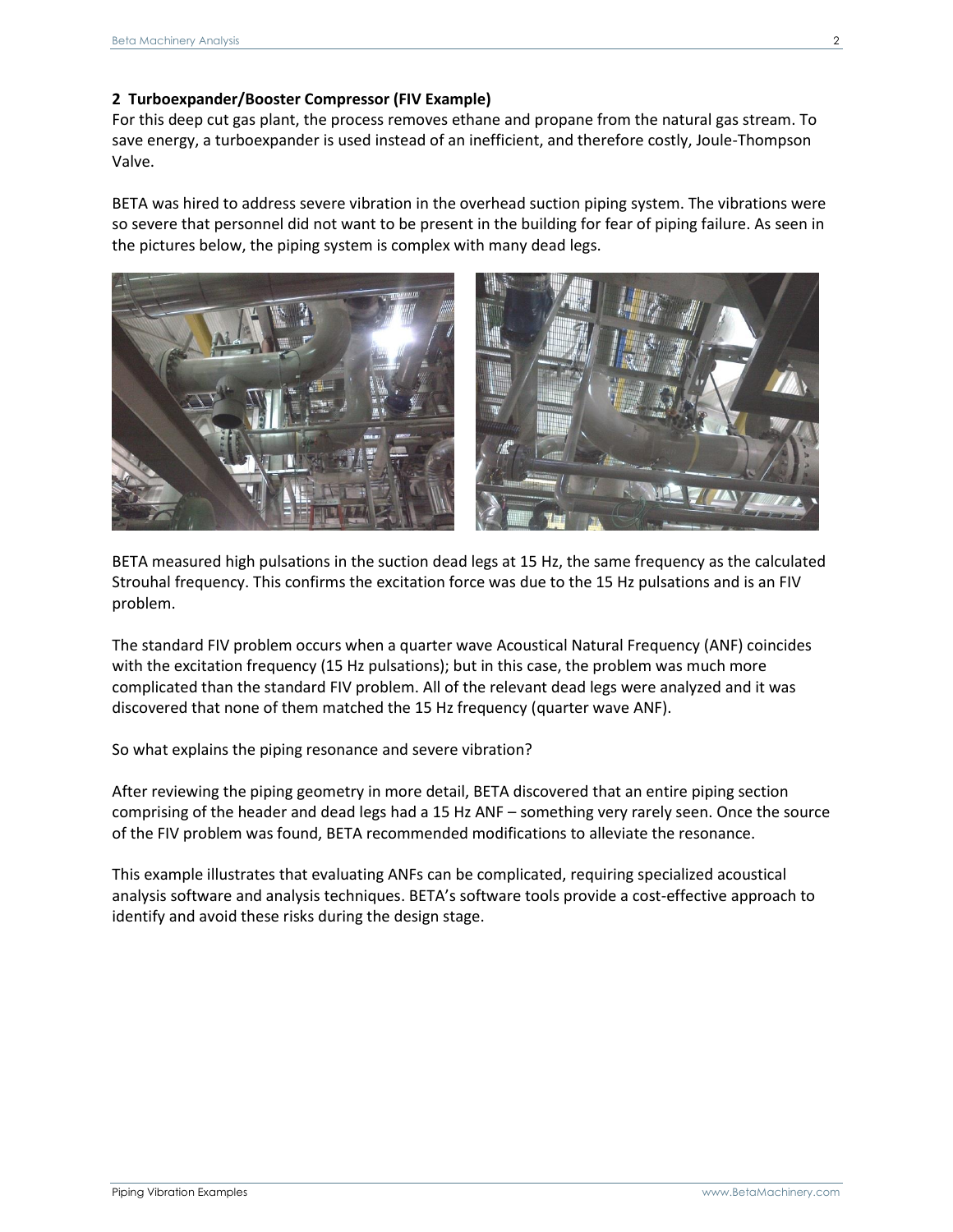## **3 FIV and AIV Analysis for Centrifugal Compressors**

BETA was retained to assess piping vibration in a large centrifugal compressor facility used for power generation. Higher vibrations were measured when the compressor's recycle valve was 40% open compared to when it was only 23% open.

The following schematic shows the main piping system including hot and cold recycle. The area of high vibration is shown by the dotted circle. BETA's engineering design team identified many locations where FIV or AIV could be the source of the excitation forces.



Each of the potential FIV and AIV locations were evaluated in more detail including different operating scenarios (flows, temperatures, etc.). Through this advanced analysis, BETA was able to identify one FIV location and one AIV that likely contributed to the problem.

Recommendations to modify the valve trim will reduce the risk of AIV problems. To reduce FIV problems, certain flow rates should be avoided. This is not always practical, therefore, other solutions were provided. This case illustrates the combination of FIV and AIV risks that affect piping systems.

#### **4 Piping Vibration on Sales Gas Line (Gas Plant Example)**

The 30 inch (75 cm) sales gas line had high vibration at this Asian Gas Plant. High vibration became evident on the main sales gas line under high flow / high pressure drop conditions following the installation of a new whisper trim pressure control valve. BETA's staff conducted a site vibration assessment to determine the cause of and possible solutions to piping vibration and integrity concerns.

Based on the field analysis, the vibration upstream of the control valve is caused by Flow Induced Excitation (FIE, also called FIV) which is created when gas flows past a deadleg. The deadleg



creates vortices, which are amplified by the standing wave in the deadleg. These pulsations travel through the pipe and cause it to shake.